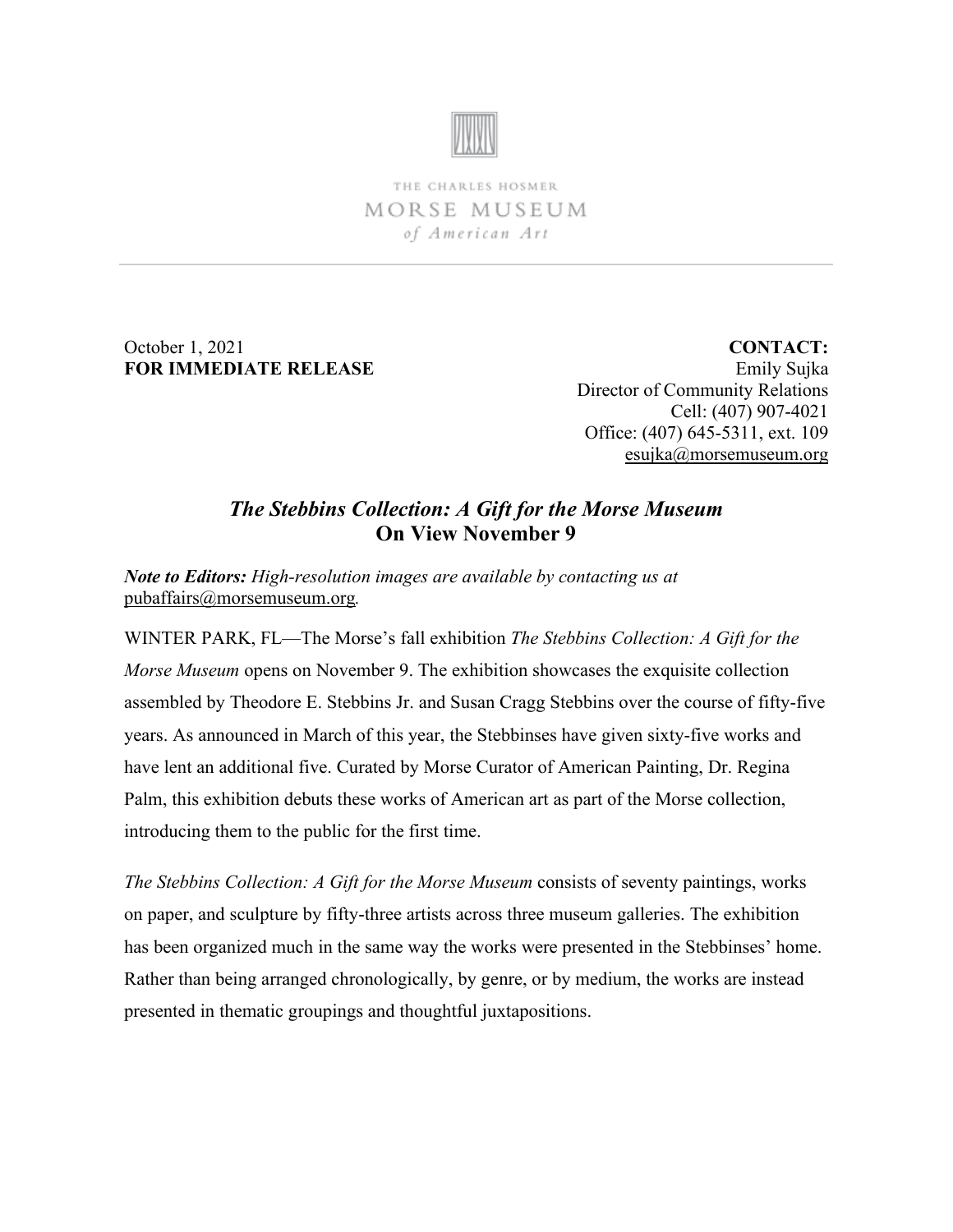Dr. Palm said, "The truly wonderful thing about this exhibition is that it celebrates not only artists of great renown, but also artists who, while perhaps less known today, excelled in their fields. In fact, they matched—if not surpassed—their contemporaries, whose names are more familiar. A gift such as the Stebbins Collection enables the Morse Museum to build upon and expand the visual narrative told within its galleries—bringing new insights and many surprises."

The first gallery serves as an introduction to the Stebbinses' gift, highlighting the breadth of the collection. It includes seminal works by floral painters George Cochran Lambdin (1830– 96), whose 1874 painting *Calla Lilies* takes centerstage, alongside the work of Fidelia Bridges (1834–1923), and Martin Johnson Heade (1819–1904). Thomas Eakins's sculpture in relief *Arcadia*, 1883, enriches the space along with luminous landscapes by Thomas Moran (1837–1926) and others. Portraits of brooding children by Seymour Joseph Guy (1824–1910) and Ignaz Gaugengigl (1855–1932) and a family pet by Frederic Edwin Church (1826–1900), leader of the Hudson River School, represent another genre of painting within the gallery. Lastly, still lifes by John Frederick Peto (1854–1907) and Arnoud Wydeveld (1823–88) are presented.

The largest gallery of the exhibition features a selection of works on paper that include a sketch by Lilly Martin Spencer (1822–1902), whose haunting rendering of Ophelia from *Hamlet* is met by the equally striking nude executed by William Morris Hunt (1824–79) during a sojourn in France. A playful rendering of a butterfly, created as a souvenir for a party guest, by Albert Bierstadt (1830–1902) is a surprising departure from the Hudson River School artist's landscapes that are also in the exhibition. Additional paintings and drawings provide glimpses into America's Civil War. Transportive landscapes by Heade, Worthington Whittredge (1820–1910), and George Inness (1825–94) are included as are evocative depictions of America by artists including Ralph Albert Blakelock (1847–1919), whose *Old Homestead,* c. 1870–75, serves as a reminder that poverty was widespread even during America's Gilded Age. Sanford Robinson Gifford's luminous dream *Castle of Chillon*, painted in 1859, serves to anchor other works by Whittredge, John Frederick Kensett (1816– 72), and John William Hill (1812–79). This gallery concludes with paintings and sculpture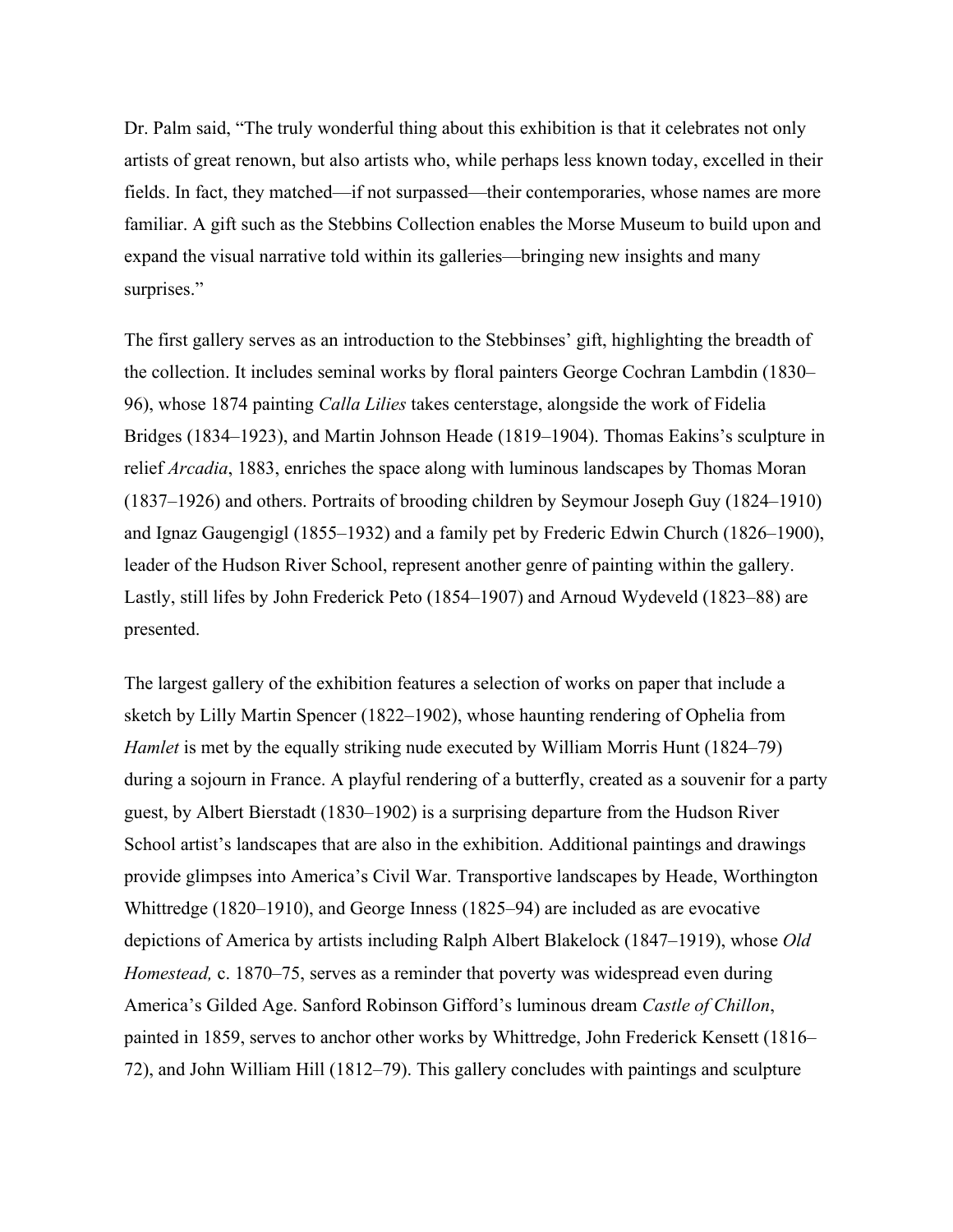that focus on domestic scenes including Hubert von Herkomer's portrait of two sisters from a prominent German banking family. This work by Herkomer (1849–1914) is arresting, with direct stares meeting the viewer's own, while Bessie Potter Vonnoh's 1902 sculpture *Enthroned* relays a classic vision of maternal love through an exalted Madonna motif.

The final gallery displays the work of still-life artists who range from some of the best known in American art like John La Farge (1835–1910) and Joseph Decker (1853–1924) to some little-known like William Oscar Roelecke (1833–1910) and James Cafferty (1819–69). La Farge's *Apple Blossoms and Field Flowers*, c. 1870, is a poetic interpretation visually told through the soft-focus lens of the Impressionists while demonstrating the artist's admiration of Japanese art through its flattened perspective. *Vegetables on a White Tablecloth*, 1889, a rare example of a vegetable still life, by Roelecke is a striking composition in which the artist drew upon the Spanish tradition of the *bodegón*, positioning the humblest of kitchen staples as subjects worthy of still life, dramatically lit upon a crisp tablecloth. Decker's *Cherries*, 1886, offers to viewers a profusion of luscious fruits so exquisitely rendered as to almost convince that they can be plucked from the painting. Meanwhile, Cafferty's *Citrus Fruits*, c. 1850s, with its impossibly perfect lemons, tangerines, and the like, is remarkably modern in its execution—suggesting future stylistic shifts still to come in still life. Interspersed with these bountiful representations of fruits and flora are landscapes and seascapes, demonstrating the artistic range of artists like Henry Roderick Newman (1843–1917) and Elihu Vedder (1836–1923).

"The Morse presents this exhibition of the Stebbins Collection, a tremendously generous gift of exquisite works of art bearing intellectual understanding, historical perspective, visual sensitivity, and fine sensibility, to our community with great pride and enthusiasm along with the confidence that everyone who visits will have a rich and rewarding experience," says Dr. Laurence Ruggiero, the Morse Museum's Director.

Museum hours from November through April are 9:30 a.m. to 8 p.m. Friday; 9:30 a.m. to 4 p.m. Tuesday through Thursday and Saturday; and l p.m. to 4 p.m. Sunday. Regular admission is \$6 for adults, \$5 for seniors, \$1 for students, and free for children under 12. All